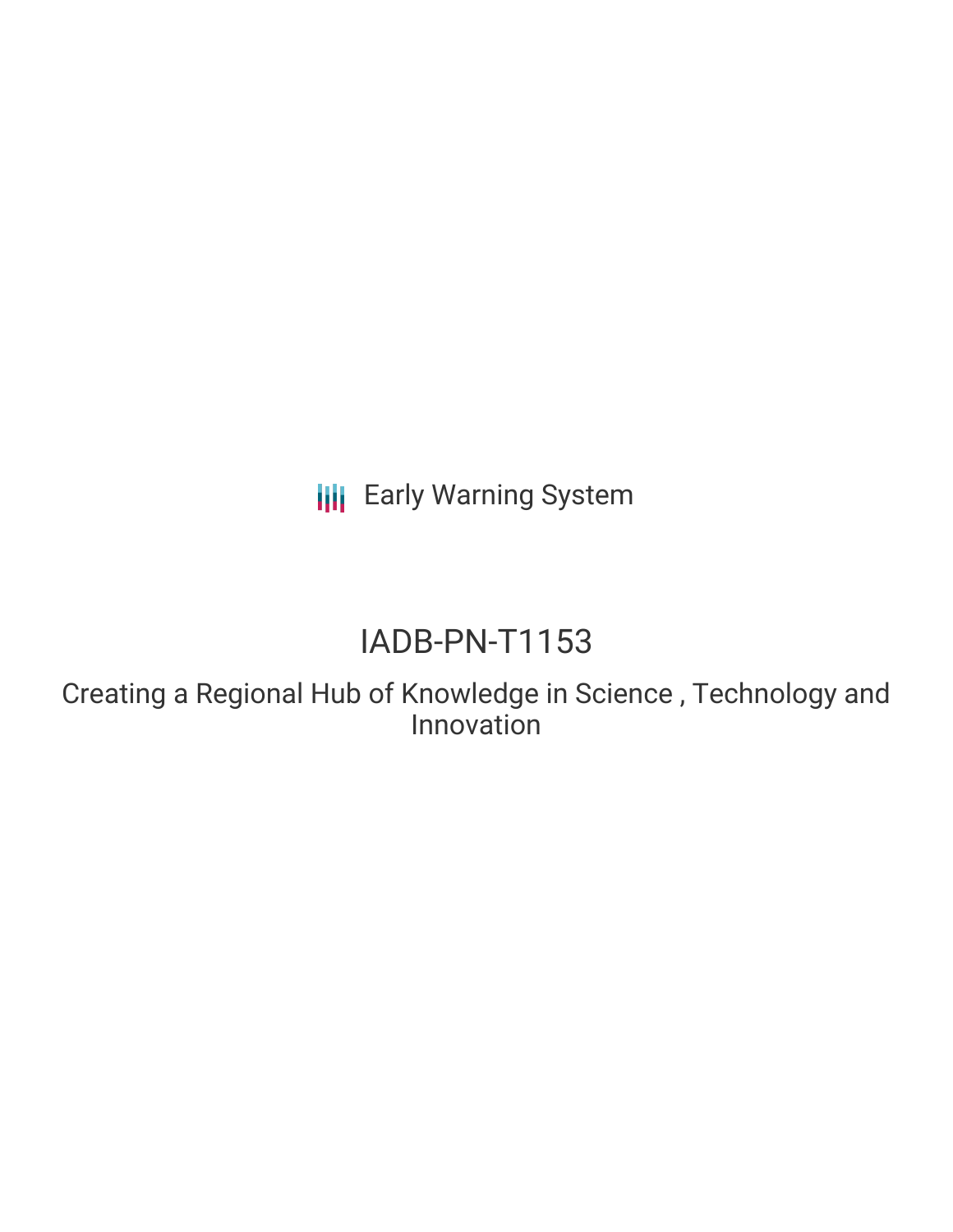

# Early Warning System Creating a Regional Hub of Knowledge in Science , Technology and Innovation

### **Quick Facts**

| <b>Countries</b>               | Panama                                                            |
|--------------------------------|-------------------------------------------------------------------|
| <b>Financial Institutions</b>  | Inter-American Development Bank (IADB)                            |
| <b>Status</b>                  | Approved                                                          |
| <b>Bank Risk Rating</b>        | C                                                                 |
| <b>Voting Date</b>             | 2016-11-13                                                        |
| <b>Borrower</b>                | Secretaría Nacional de Ciencia, Tecnología e Innovación (SENACYT) |
| <b>Sectors</b>                 | Industry and Trade                                                |
| <b>Investment Type(s)</b>      | Grant                                                             |
| <b>Investment Amount (USD)</b> | $$0.15$ million                                                   |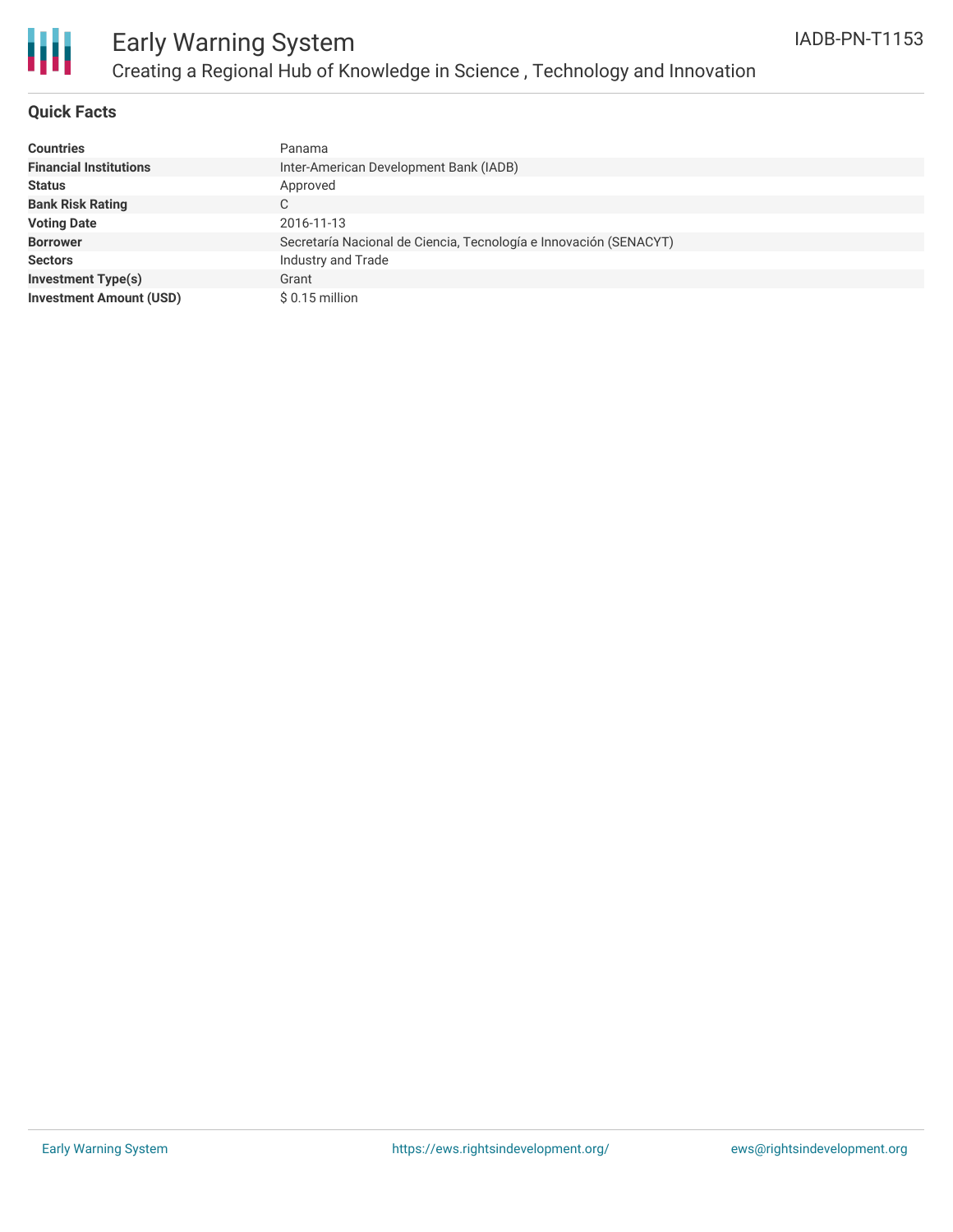

### **Project Description**

The overall objective of this project is to contribute to the scientific and technological capabilities of the countries of Central America, positioning Panama as a regional hub. The specific objectives are: (i) to contribute to the improvement of national capacities for the promotion of regional innovation dialogue, based on comprehensive and up-to-date information on each country's research capacities and needs, as well as opportunities for complementarity between they; And (ii) contribute to improving Panama's capabilities as a pioneer in the region in the design and implementation of public mechanisms for the promotion of international collaboration activities in mission-oriented productive research and in social innovation processes.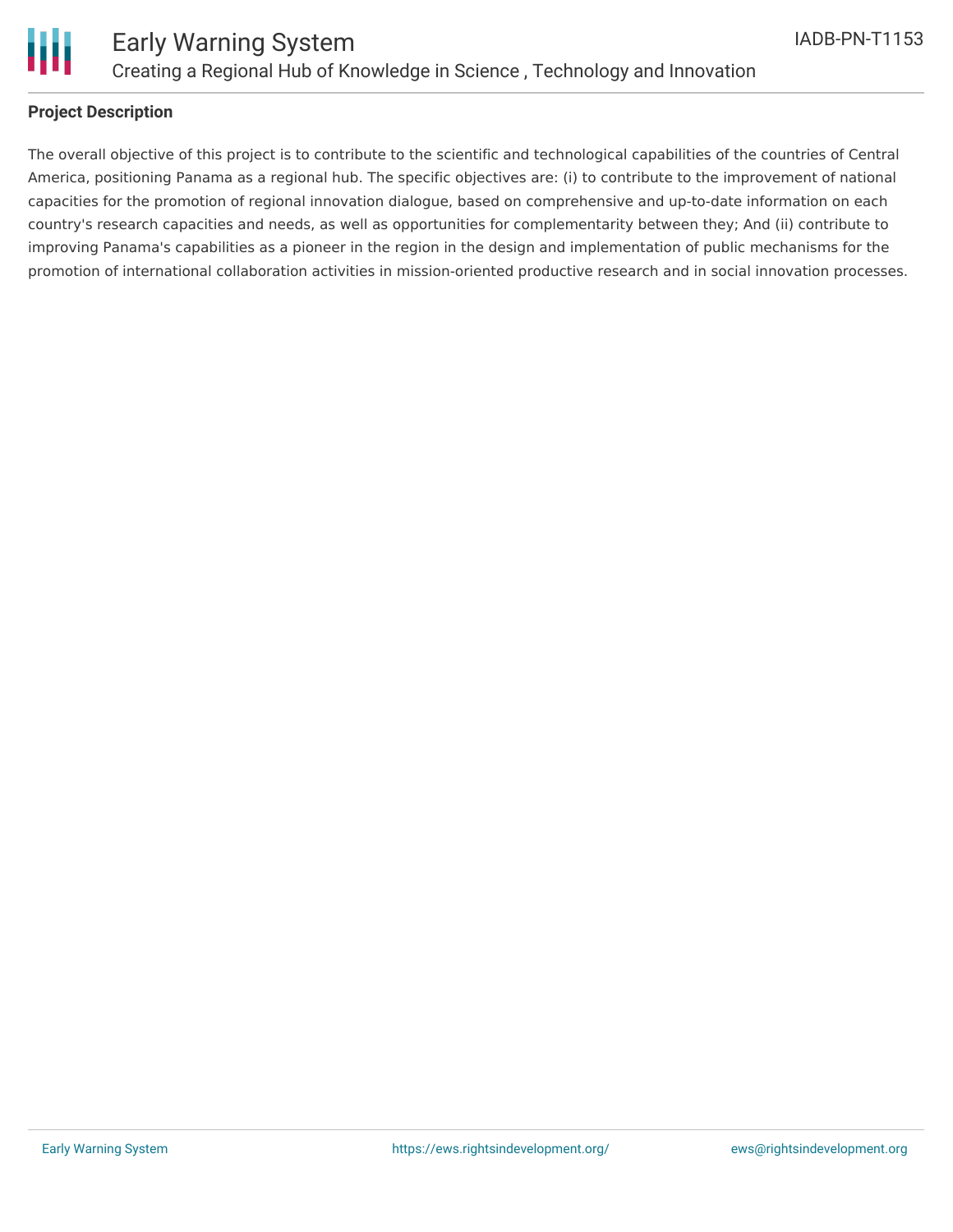

### Early Warning System Creating a Regional Hub of Knowledge in Science , Technology and Innovation

#### **Investment Description**

• Inter-American Development Bank (IADB)

The investment is US\$150,000 Non-Reimbursable Technical Cooperation.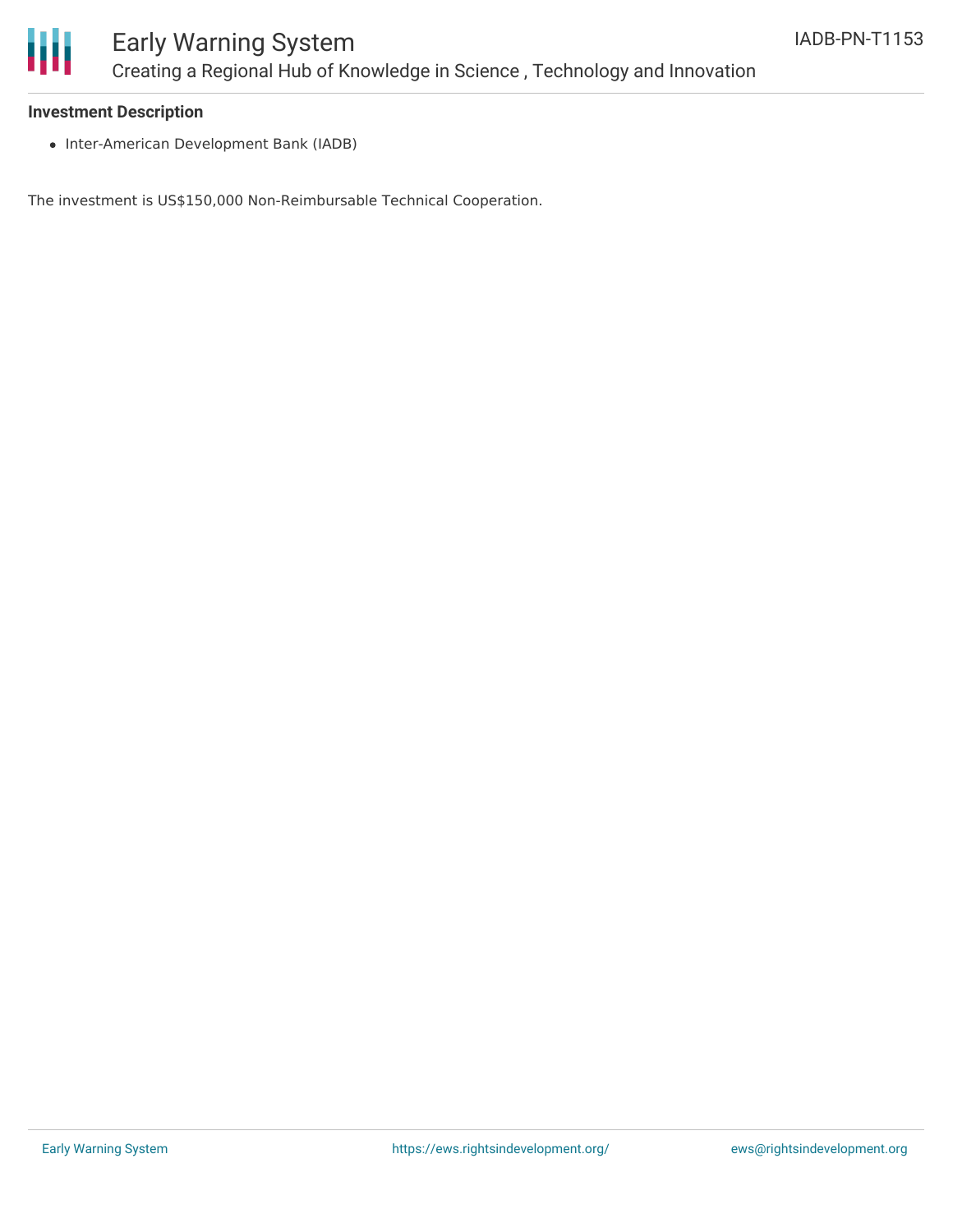

### **Contact Information**

ACCOUNTABILITY MECHANISM OF IADB

The Independent Consultation and Investigation Mechanism (MICI) is the independent complaint mechanism and fact-finding body for people who have been or are likely to be adversely affected by an Inter-American Development Bank (IDB) or Inter-American Investment Corporation (IIC)-funded project. If you submit a complaint to MICI, they may assist you in addressing the problems you raised through a dispute-resolution process with those implementing the project and/or through an investigation to assess whether the IDB or IIC is following its own policies for preventing or mitigating harm to people or the environment. You can submit a complaint by sending an email to MICI@iadb.org. You can learn more about the MICI and how to file a complaint at http://www.iadb.org/en/mici/mici,1752.html (in English) or http://www.iadb.org/es/mici/mici,1752.html (Spanish).